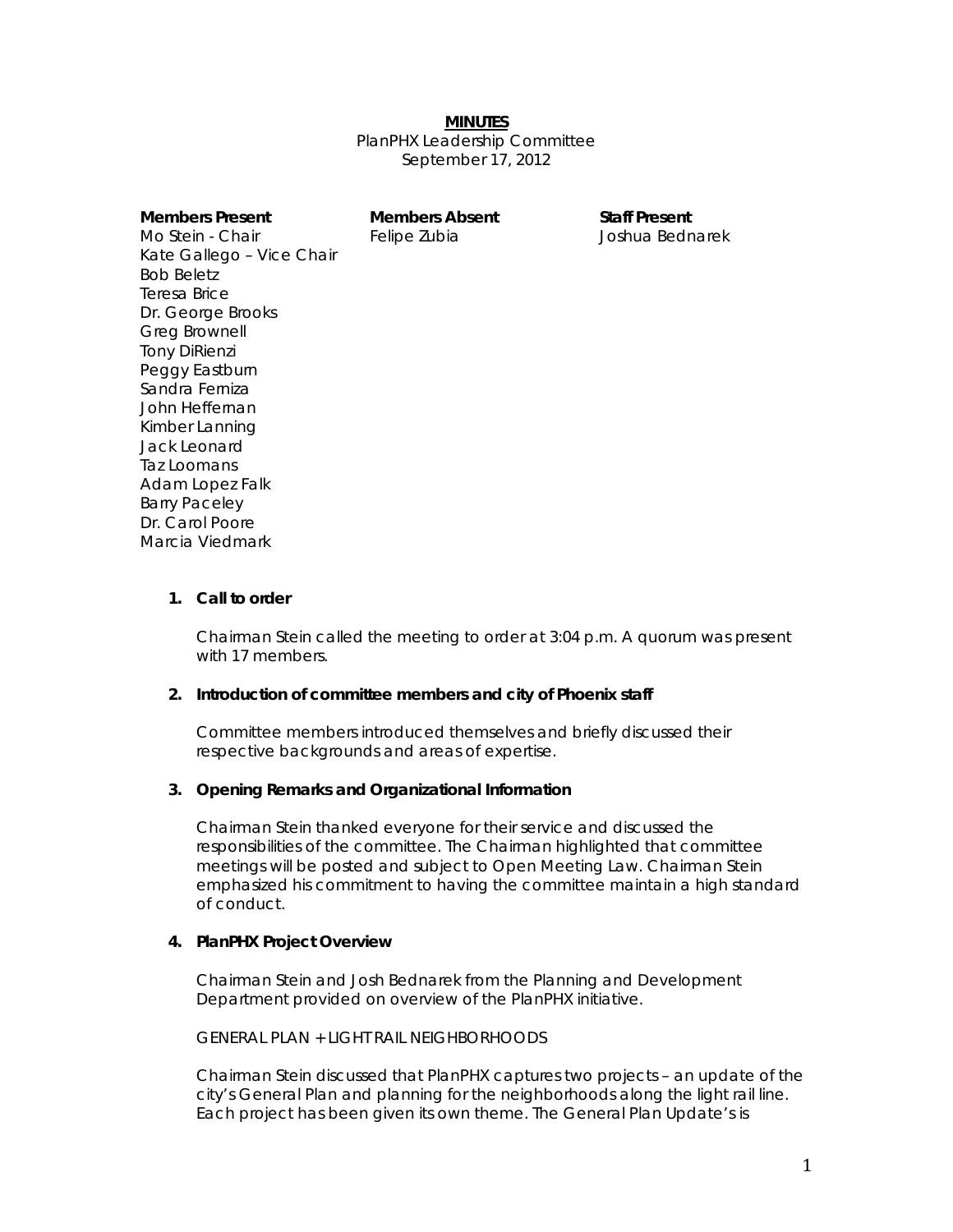Conserve Create Connect PHX and the light rail neighborhood planning project is Reinvent PHX.

Josh highlighted the geographic boundaries for the two projects, with the General Plan Update being citywide and the light rail neighborhood planning occurring a half-mile along the existing light rail line.

#### *LISTENING*

Josh emphasized that this initial phase of the PlanPHX initiative is focused on listening to the hopes and dreams of Phoenix residents and then using their feedback as a foundation for the project moving forward.

Chairman Stein discussed the reasons for updating the General Plan and the important role the committee has in that process. Chairman Stein addressed some of the challenges that the committee and the city have in doing the project correctly. Some of the challenges include indifference, time and than not many people are familiar with the existing Phoenix General Plan. Chairman Stein noted the recent challenges the City of Scottsdale experienced in attempting to update their general plan as an example of how real these challenges can be.

### *PROJECT OUTLINE*

Josh presented a project outline for the General Plan Update that included three phases. Phase I involves determining what the community values and what their vision for the future is. Phase I will take the rest of 2012 and most likely the first part of 2013. Phase II involves examining what policies and regulations we have in place to achieve the community's vision and what policies gaps exist. This phase will take the remainder of 2013. The project will conclude with a mapping exercise that will result in an update of the General Plan Land Use Map. This phase will run into the fall of 2014.

#### *OTHER CITIES*

Josh touched on the need to review not only the existing Phoenix General Plan but other city's planning efforts in Arizona and throughout the United States. Josh stated that one of the upcoming meetings would include a presentation on this topic.

Teresa Brice asked about integrating regional plans into this process. Chairman Stein stated that this was an important point and something that would be addressed.

### *EVENTS + WEB TOOLS*

Chairman Stein and Josh discussed the upcoming PlanPHX Events with the Mayor and City Council and the role the committee can play in helping bring about awareness for these events.

Josh presented user statistics from myplanphx.com.

Bob Beletz requested more information about how many people are visiting the site but not signing up.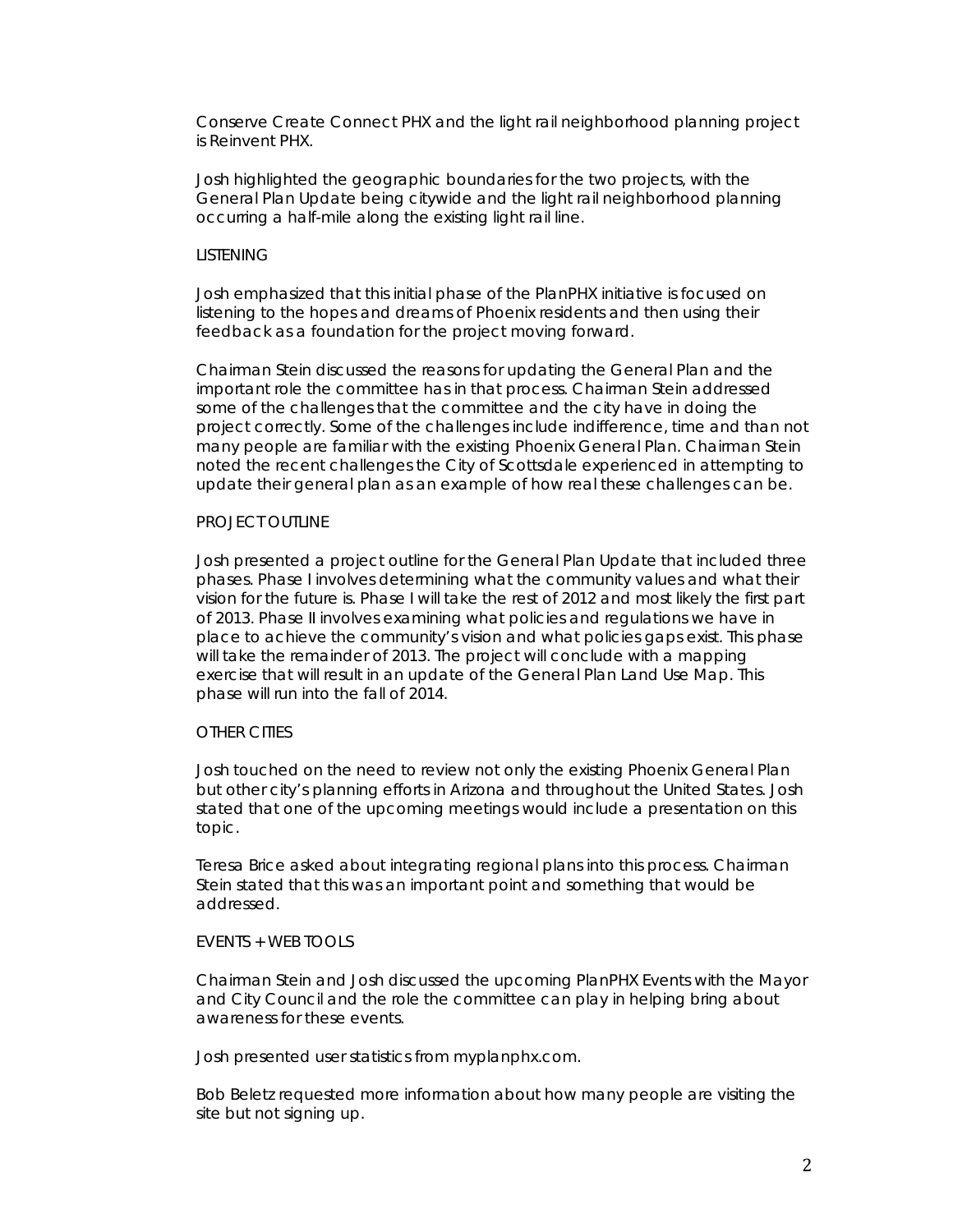Josh stated that he would research this information and report back.

### *UNIQUE PROCESS*

Chairman Stein discussed the unique nature of this process and by virtue of that the need to utilize unique models and methods to produce the plan. Chairman Stein highlighted the importance of thinking outside of the silos of the 17 required elements of the General Plan and more in terms of overarching guiding principles that will be addressed by each element.



The benefit of this approach is that the plan would not be built around 17 disconnected planning elements, but these larger concepts (guiding principles) that the community can more easily understand and champion.

#### *QUESTIONS*

Marcia Viedmark asked about the September 19th committee meeting.

Chairman Stein stated that the committee would receive an in-depth overview of myplanphx.com and would also participate in a dry-run of the PlanPHX community event activity.

Dr. George Brooks asked for clarification on how long the updated plan would last before needing to be updated again.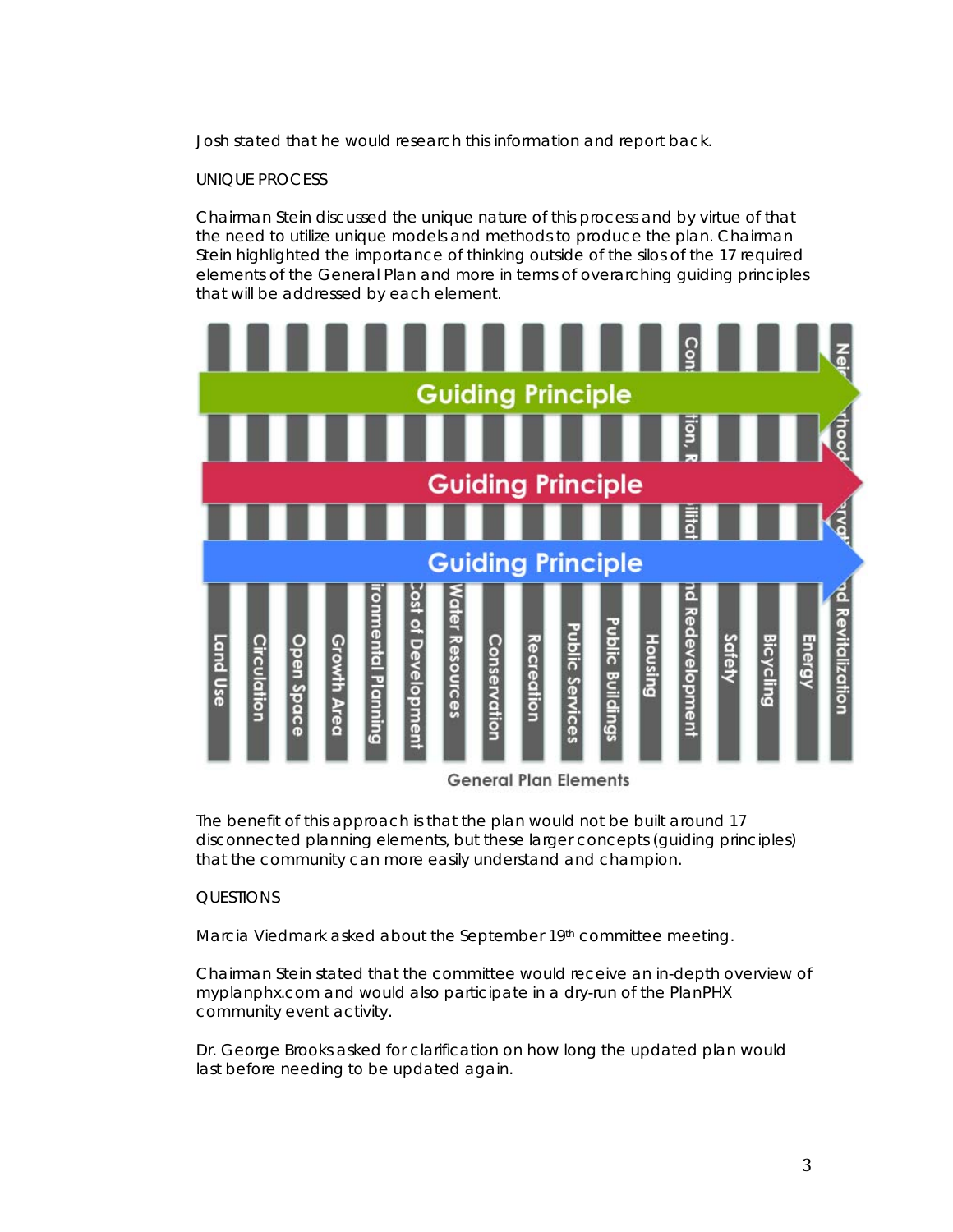Chairman Stein responded that should voters approve the plan in 2015, it would need to be updated again by 2025.

## **5. Workshop Presentation and Discussion:** *What makes a Great City***?**

Chairman Stein introduced the first guest speaker - Mr. Bill Harris, President and CEO of Science Foundation Arizona.

## *BILL HARRIS*

Mr. Harris immediately charged the committee with three tasks:

- Dare to Dream BIG
- Take Risks Push the envelope
- Be passionate about what you are doing or don't do it all

Mr. Harris focused on the need to attract and retain young talent to Phoenix. Mr. Harris discussed his belief that young people leaving Arizona for different lifestyles or jobs is one of our state's biggest challenges.

Mr. Harris stated that Arizona is in need of a larger and more diverse education system; specifically it needs more private colleges. To this end he stressed the importance of partnering with and utilizing Arizona State University and listening to the young people of our community more.

Mr. Harris highlighted some of the key characteristics Phoenix must foster to truly become a "New World City":

- A place for discovery and innovation
- A city that values and leads in education and measures its progress
- A place that is defined by both work and fun
- We attract and retain young talent

Mr. Harris said that if we can achieve these things for Phoenix, then we can just get out of the way and enjoy our world-class city.

### *STEVE SELEZNOW*

Chairman Stein introduced the next guest speaker - Steve Seleznow, President and CEO of the Arizona Community Foundation.

Mr. Seleznow provided a brief overview of his background and discussed that he has spent a majority of his life in Boston, Washington D.C. and Seattle. As a Phoenician of four years, Mr. Seleznow stated that while the cities he mentioned are great, Phoenix is such a unique city that doesn't always highlight its assets enough. Phoenix's unique character and host of strengths should be a constant consideration when studying other cities as part of this process. Mr. Seleznow noted that the Arizona Community Foundation might be able to assist in helping the PlanPHX Leadership Committee learn more about cities they would like to study.

Mr. Seleznow discussed his lack of enthusiasm for a large planning effort because so often it results in a plan that just sits on a shelf and collects dust. He told the story of the revitalization of the SoHo neighborhood in New York City started by two restaurant entrepreneurs. Mr. Seleznow chose the SoHo neighborhood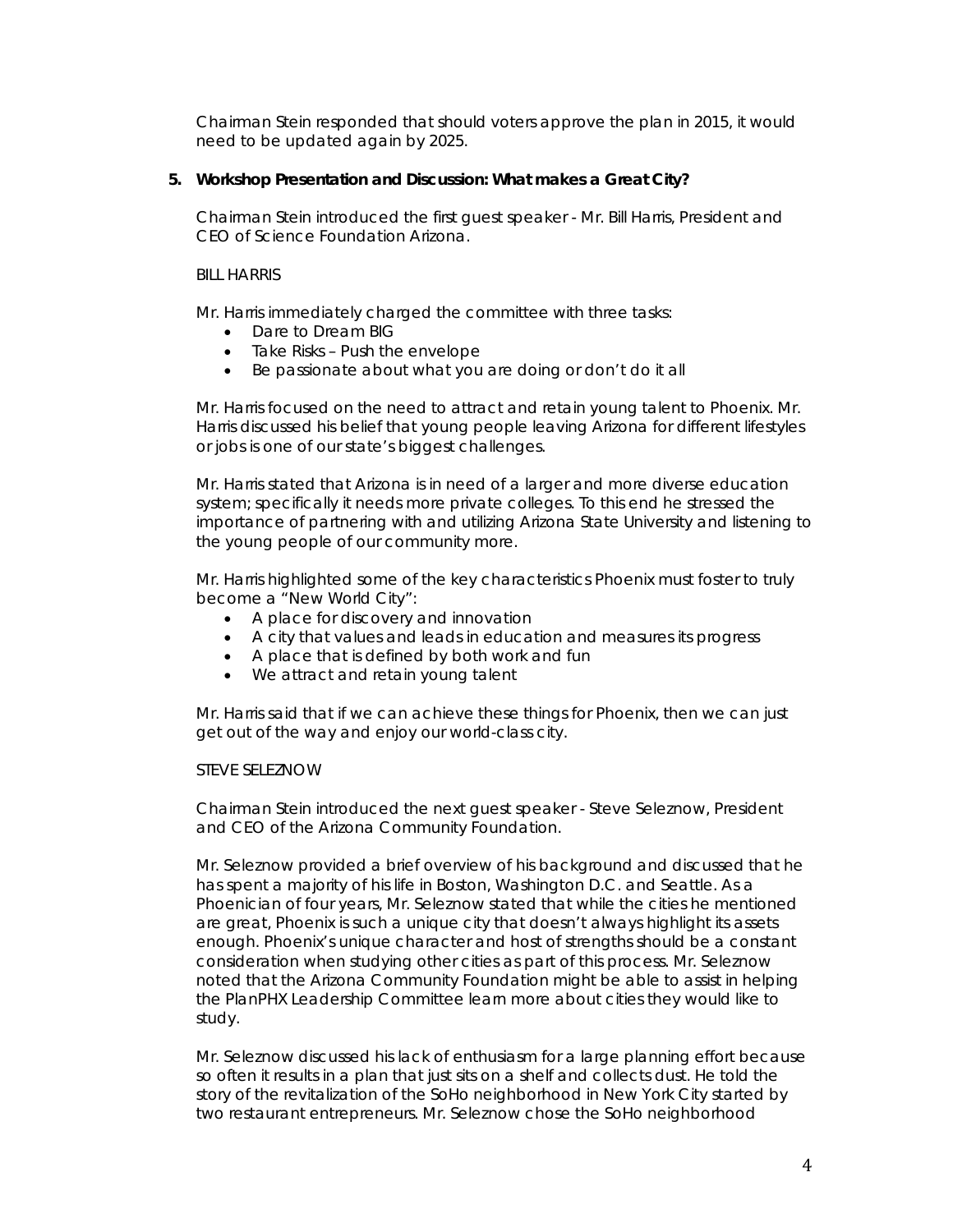example because it wasn't a plan or a city effort that revitalized the area but the ability for two creative people to make it happen. Mr. Seleznow emphasized that this should be one of the project's outcomes - the creation of a government structure and regulatory framework that encourages innovation and allows it to happen.

To further this point, Mr. Seleznow used the example of his brother, who runs a parks department. Mr. Seleznow says that the last thing his brother does when developing a park is build the trails, because park users inevitably carve out their own walking paths. We need to identify the unpaved paths that Phoenix has created and build trails to help them flourish.

Mr. Seleznow concluded his comments by saying that the importance is not on the plan, but who is involved in putting the plan together. Mr. Seleznow said that we must have the confidence to be a great city and that we need to keep the money off the table during this process (not make it an issue) and focus on idealizing the city we want.

### *STEVE ZABILSKI*

Chairman Stein introduced the final guest speaker Mr. Steve Zabilski – Executive Director of St. Vincent de Paul.

Mr. Zabilski stated he believes what makes Phoenix great and what will continue to make it a world class city are the things that help bring the community together like the Downtown Phoenix Market and First Fridays.

Mr. Zabiliski highlighted the Human Services Campus as one of Phoenix's greatest accomplishments and a testament to what can happen with community collaboration. He said if the committee's work could result in bringing the community together to create something like they did with the Human Services Campus, then they could consider their efforts successful.

Mr. Zabiliski finished his comments by adding that a great city is one that promotes the virtues of faith, hope and love. How a city takes care of the less fortunate goes a long way towards defining its greatness. To that end, Mr. Zabilski stated that as part of this process we must not be afraid to challenge people to be great.

### *COMMITTEE QUESTIONS AND DISCUSSION WITH GUEST SPEAKERS*

Dr. George Brooks asked the guest speakers to comment on the connection between STEM (Science Technology Engineering and Mathematics) Education and making a great city.

Mr. Harris responded that making STEM programs more prevalent in our school systems is absolutely integral to preparing our children and our city for success.

Mr. Seleznow cited an example of the benefits of STEM programs in the city of Cleveland through a partnership that was developed with General Electric.

Dr. Carole Poore asked about ideas for connecting all the community groups in Phoenix as part of this process?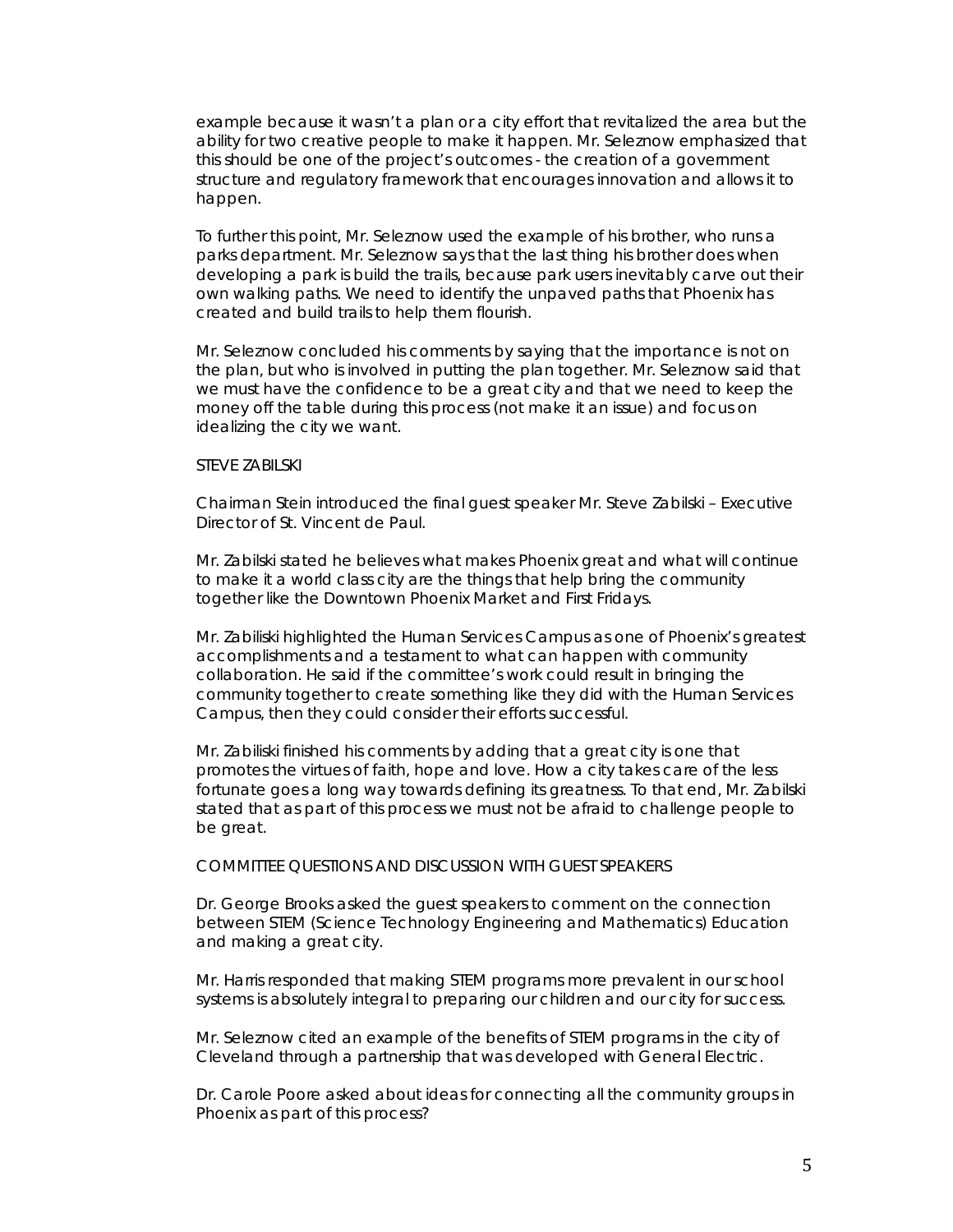Mr. Zabilski responded that raising the issue is half the battle and with help of the Mayor and Council, along with this committee, it appears that we are headed in the right direction.

Mr. Seleznow added that providing incentives or rewards for participating has been effective tool used to encourage participation and collaboration.

Vice Chair Kate Gallego asked the speakers to talk about the use of entrepreneurial zones, and whether they felt that the zones could be an effective tool for Phoenix to utilize.

Steve Seleznow stated that there are certain spots in Phoenix, such as areas near Sky Harbor Airport that may serve as ideal locations to really encourage innovation and entrepreneurship. Part of identifying these zones also offers an opportunity to map out all of a city's assets and understand how they function together and what needs to be done to help them prosper. A key part of this process should include discussions with people from outside of planning.

Tony DiRienzi discussed the concept of ecosystems of participations and how many groups or organizations serves as hub with many spokes. Tony asked the speakers to talk about their ideas for helping these ecosystems thrive.

Steve Seleznow stated that the power of a big idea can really serve as a catalyst for growth within these ecosystems because of its ability to energize them.

Dr. Brooks mentioned that it would be a worthwhile effort to have a workshop on asset based planning and asked the guest speakers how we ensure that this process engages all part of the community and uplifts those groups that need it most.

Bill Harris responded that this is the ultimate question for any public process and that there is no easy answer.

Steve Seleznow stated that one approach would be to always consider poorer or disenfranchised communities as assets instead of liabilities. Thinking of these groups in positive terms will make it more likely that they are seen as a piece to the puzzle for the solution instead of part of the problem.

John Heffernan thanked the guest speakers for their time and said that they had really done a great job of inspiring the group.

Chairman Stein closed the discussion and expressed his appreciation for the guest speakers' contributions.

#### **6. PlanPHX Next Steps**

Josh Bednarek discussed the upcoming PlanPHX Events with Mayor and Council and emphasized the need to help spread the word about the project.

Greg Brownell asked for a flyer that committee members could distribute and Josh responded he would send flyers and cards to the committee via e-mail.